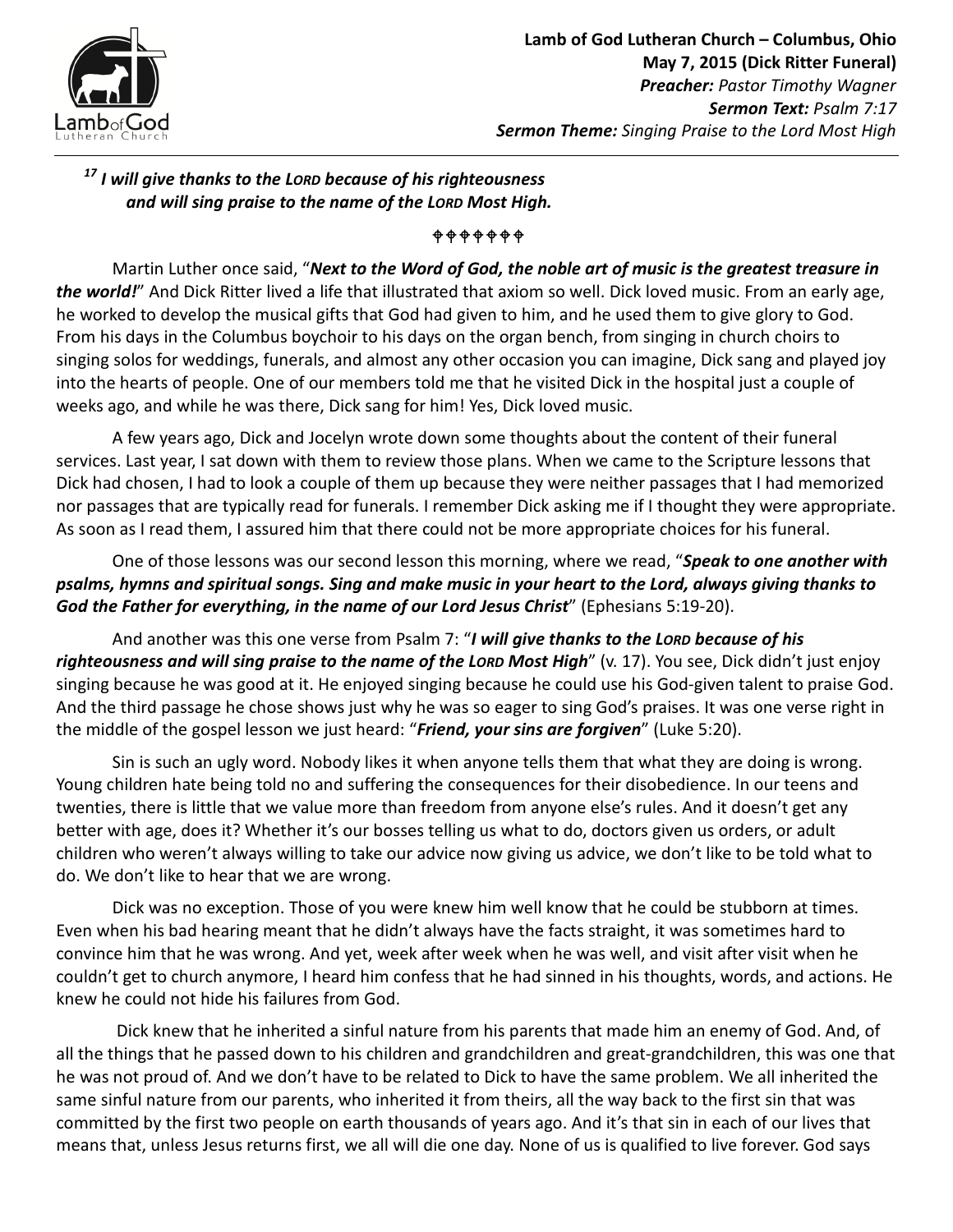that the one who sins will die, and only the one who is righteous, holy, and perfect will live forever.

Dick knew that. He knew that every angry word or selfish thought, every moment of impatience or selfrighteous pride, every foolish deed committed in youth and every careless action of old age was offensive to God. For each and every one of those things, and for sins that only Dick and God ever knew he committed, Dick knew he deserved God's punishment.

But again and again, Dick confessed those sins to God. And again and again, he heard God say in his Word, "Friends, your sins are forgiven." You see, there's another side to the story, another movement in the composition that God wrote for our lives. While we are unrighteous sinners, God is perfectly righteous. And his plan for us was to come into our world, to become human just like we are, and to keep every commandment that we have broken, to obey every law that we have disobeyed. But here's where God's story for our lives gets really good! He who did what we could never do endured the death and hell that we deserved in our place. He was put to death on a cross for all of Dick's sins and all of yours and all of mine. And now, when God looks at us, he doesn't see those sins. He sees the righteous life that Jesus lived in our place. His righteousness is our righteousness by faith.

And so Dick said confidently, "I will give thanks to the Lorp because of his righteousness." With his heart and his voice and his life, he gave thanks to the Lord who made him righteous by dying in his place. He sang "praise to the name of the LORD Most High," who forgave every failure and removed every spot of sin in Dick's life.

And his songs of thanks and praise have not stopped. When Dick read these words, "I will give thanks... and will sing praise," he wasn't just thinking of the nearly 83 years that he lived in this world. He knew that, because his sins were forgiven, he would live and praise God forever. And when he took his last breath on earth on Thursday evening, his soul joined the souls of Christians from every age and nation around God's throne in heaven, where he is "sing[ing] praise to the name of the LORD Most High."

There's one more important reason that we have for thanking and praising God today. Jesus, who gave his life for our sins, didn't stay dead. God raised him from the dead three days later. And that resurrection is proof that the price for our sins has been paid in full. With that resurrection, God assures us that one day we too will rise from the grave. Dick's body will soon be laid in the ground. But that will only be its temporary resting place. When Jesus, our Savior, returns on the Last Day, Dick's body will be raised to a new and glorified life. And then, with strong lungs and voice, with ears perfectly tuned to the pitch of the angels and all of his fellow saints, and with a heart set free from sin forever, he will continue to "give thanks to the LORD because of his righteousness and will sing praise to the name of the LORD Most High."

It's that truth that Dick believed and confessed that God wants to comfort our hearts with today. Because of that truth, even today, as tears leak out of our eyes and hearts are heavy with the thought of missing a husband, father, grandfather, great grandfather, and friend, we can say with Dick, "I will give thanks to the LORD because of his righteousness and will sing praise to the name of the LORD Most High."

Dick is now dressed in the righteousness of his Savior, Jesus, that he was given at his Baptism. He has been set free to thank and praise his Savior forever. The same Savior offered the same payment for our sins too. His righteousness covers us too. His resurrection from the dead means that death is not the end for us either. Trusting in him, we are moved to thank and praise him throughout our lives, and we are confident that, when we take our last breath on earth, our praise has just begun, as we will join Dick in living to praise our God forever in heaven.

Give thanks to the Lord today, because of his righteousness that makes us worthy to live with him eternally. Sing praise to the name of the Lord Most High, who has called Dick home and has blessed him with the eternal life he promises to give to all who trust in him. "Praise and glory and wisdom and thanks and honor and power and strength be to our God for ever and ever. Amen!" (Revelation 7:12)

I will not die but live, and will proclaim what the Lord has done. Amen. (Psalm 118:17)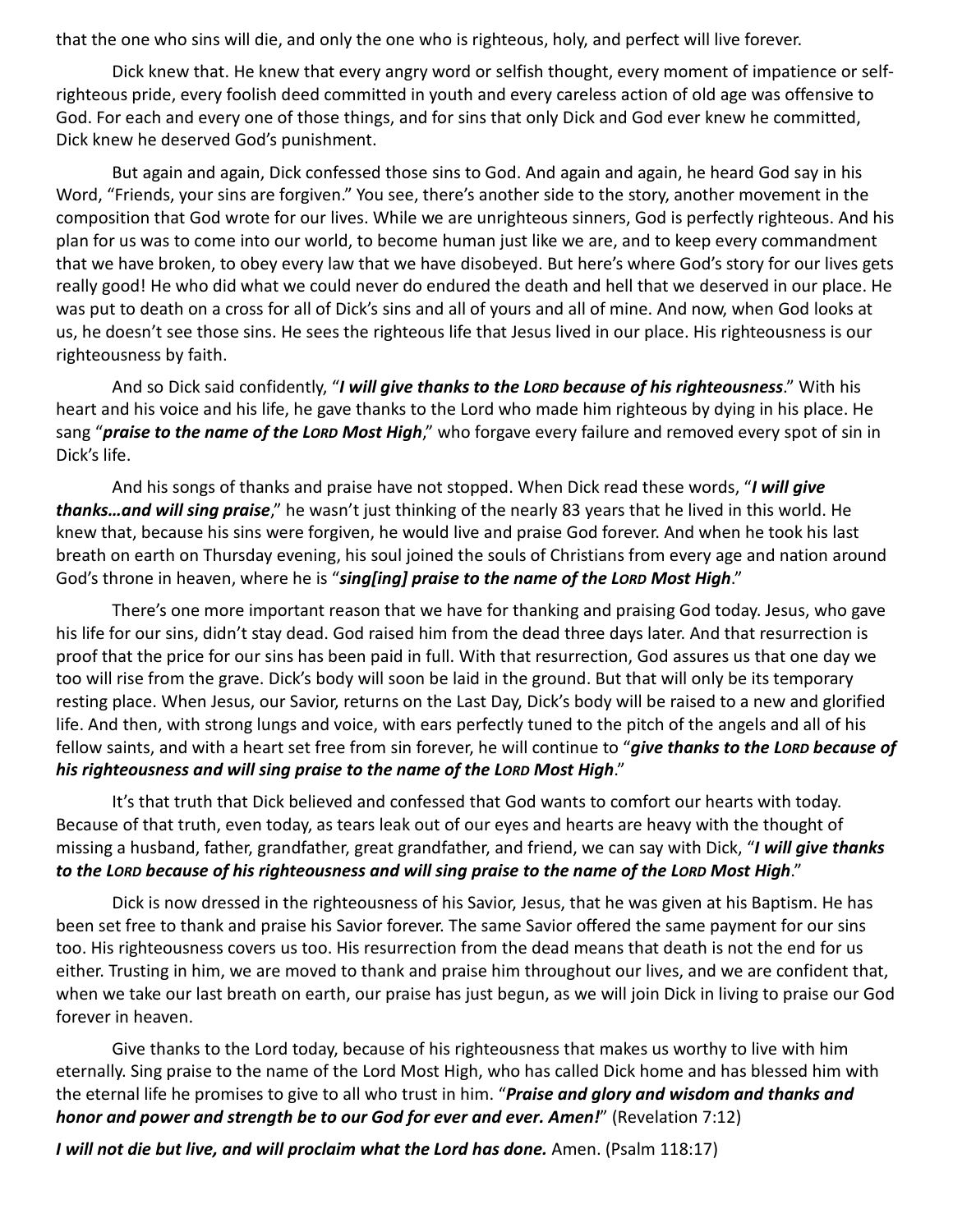### Psalm 32:1-7

 $1$  Blessed is he

whose transgressions are forgiven,

whose sins are covered.

<sup>2</sup> Blessed is the man

whose sin the LORD does not count against him and in whose spirit is no deceit.

<sup>3</sup> When I kept silent,

my bones wasted away

through my groaning all day long.

 $<sup>4</sup>$  For day and night</sup>

your hand was heavy upon me;

my strength was sapped

as in the heat of summer. Selah

<sup>5</sup> Then I acknowledged my sin to you and did not cover up my iniquity.

I said, "I will confess my transgressions to the LORD" and you forgave the guilt of my sin. Selah

 $^6$  Therefore let everyone who is godly pray to you while you may be found; surely when the mighty waters rise, they will not reach him.  $<sup>7</sup>$  You are my hiding place;</sup>

you will protect me from trouble and surround me with songs of deliverance. Selah

## Ephesians 5:19-20

 $19$  Speak to one another with psalms, hymns and spiritual songs. Sing and make music in your heart to the Lord, <sup>20</sup> always giving thanks to God the Father for everything, in the name of our Lord Jesus Christ.

#### Luke 5:18-26

 $18$  Some men came carrying a paralytic on a mat and tried to take him into the house to lay him before Jesus. <sup>19</sup> When they could not find a way to do this because of the crowd, they went up on the roof and lowered him on his mat through the tiles into the middle of the crowd, right in front of Jesus.

<sup>20</sup> When Jesus saw their faith, he said, "Friend, your sins are forgiven."